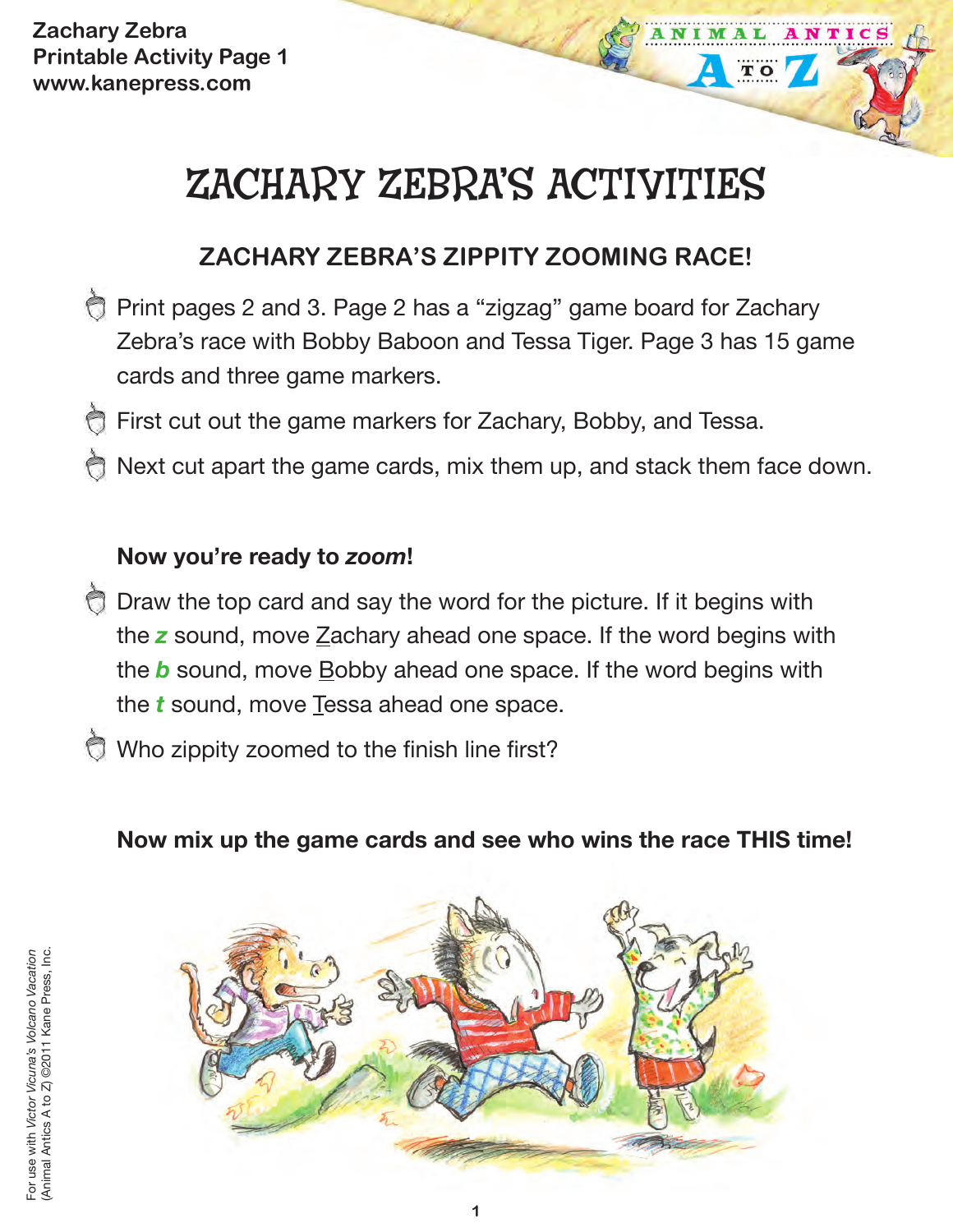#### **For use with ZACHARY ZEBRA'S ZIPPITY ZOOMING RACE!**

Zachary Zebra<br>Printable Activity Page 2 www.kanepress.com **www.kanepress.com Zachary Zebra Printable Activity Page 2**

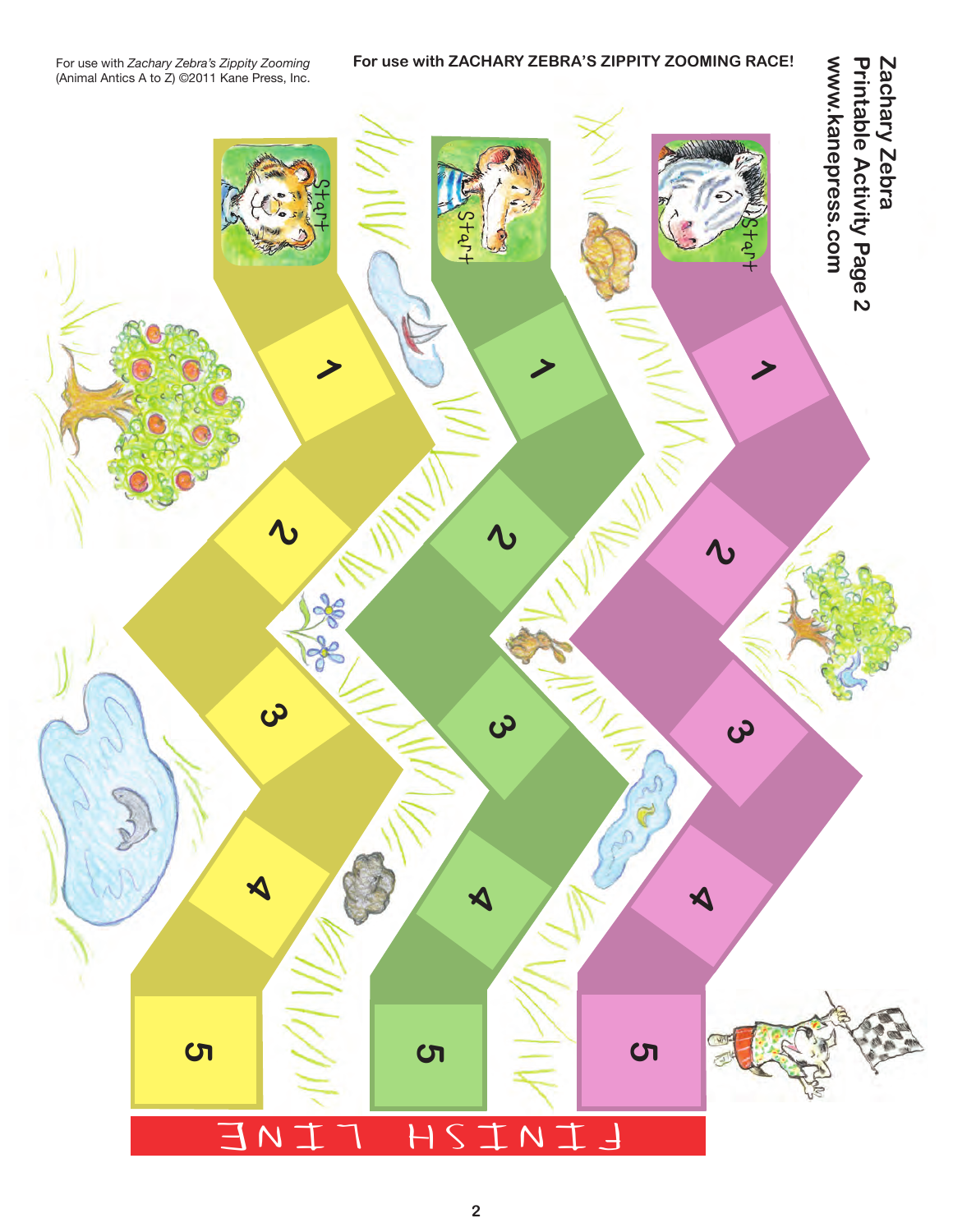#### **Zachary Zebra Printable Activity Page 3 www.kanepress.com**



ANIM

 $\blacktriangle$ 

A L

 $T$  O

ТI

C

(Pictures: zipper, zebra, zigzag, zero, zoo, bee, bed, bread, banana, bike, tree, tent, tie, turtle, tack)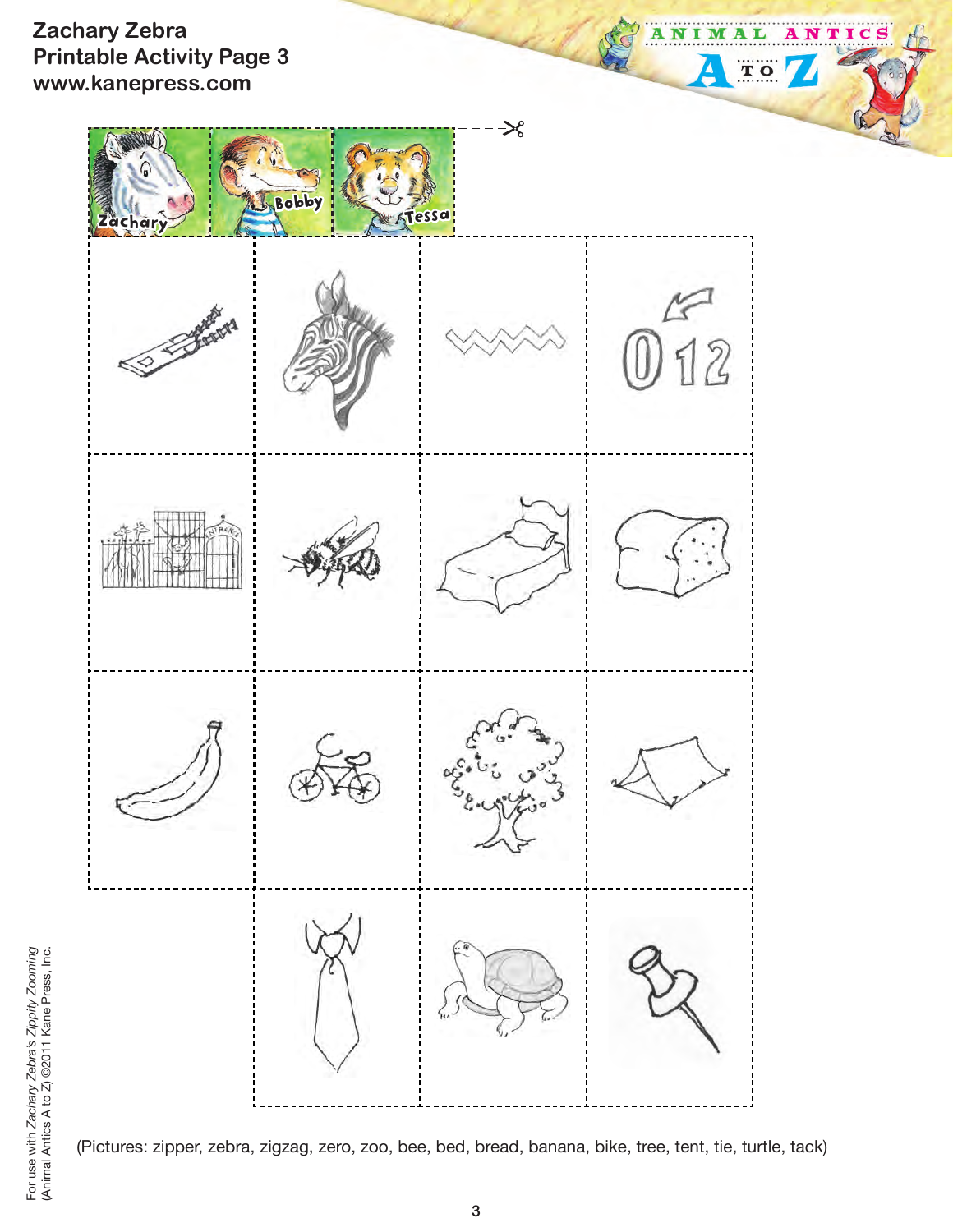**Zachary Zebra Printable Activity Page 4 www.kanepress.com**

## **TELL A SILLY ZOEY ZOMBIE STORY!**

- **Print page 5, "A Silly Zoey Zombie Story." Look at the Picture Bank at** the bottom of the page. It has 7 pictures of words containing the *z* sound.
- First cut off the Picture Bank, and then cut the pictures apart. Place them on the table in front of you.



 $\overline{\mathbf{T}}$  O

### **Now you're ready to make a silly zombie story!**

- E Listen to the sentences in the story being read aloud.
- Choose a word picture to finish each sentence, place it in the picture box, and say the word aloud.
- Now follow along as someone reads the story straight through. You can say the *z* words for the pictures you chose!
- When you have finished the story, mix up the pictures and make up a new story!

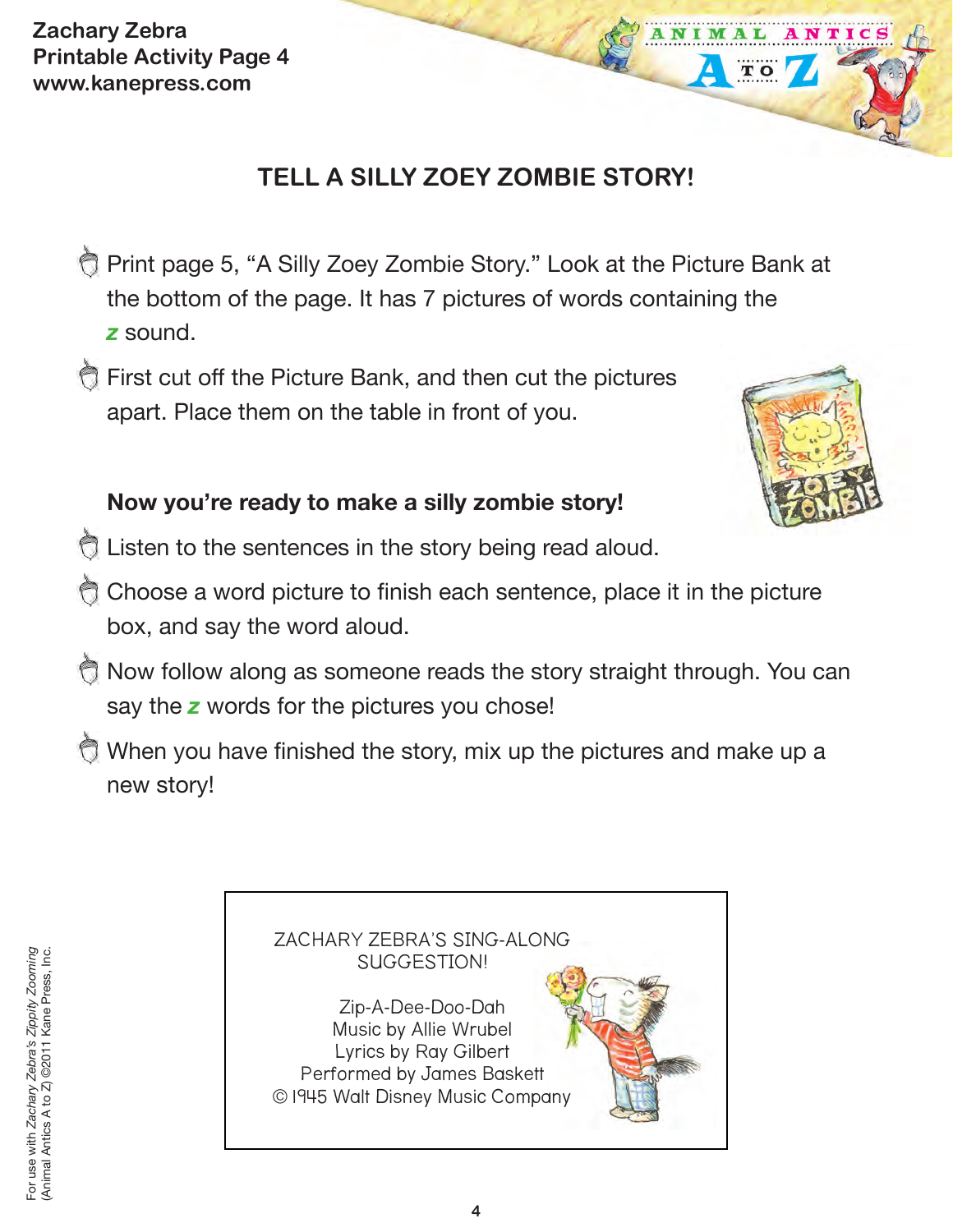**Zachary Zebra Printable Activity Page 5 www.kanepress.com**

**For use with TELL A SILLY ZOEY ZOMBIE STORY!**

#### **A SILLY ZOEY ZOMBIE STORY**



M

TO

NTIC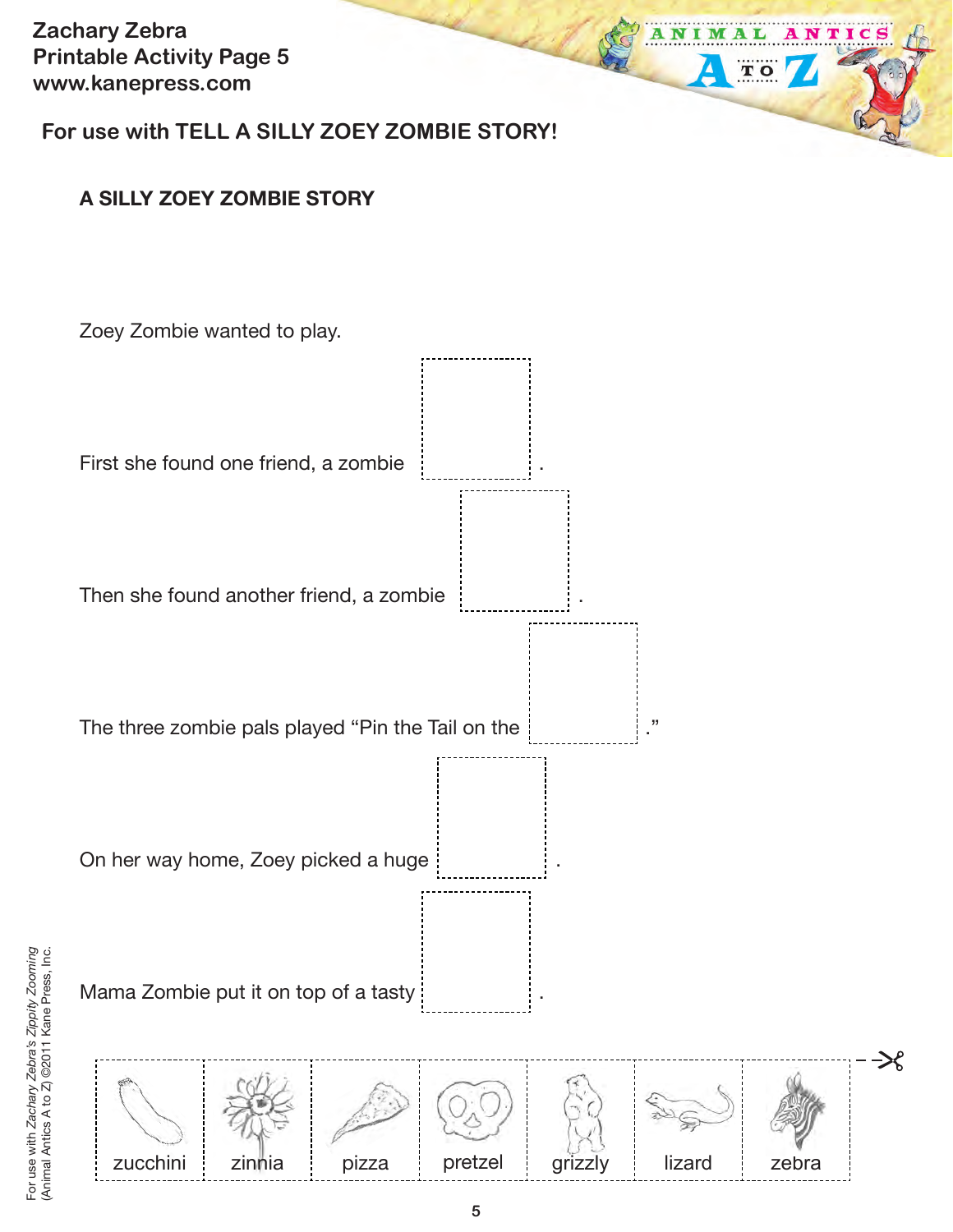**Zachary Zebra Printable Activity Page 6 www.kanepress.com**



Zowie! Try these zip-a-dee-doo-dah zucchini boats. They'll make you feel like zipping and zooming! They are zee-licious!

Your pal, Zachary Zebra

## **ZACHARY ZEBRA'S ZIPPY ZUCCHINI BOATS**

(Remember! Ask an adult for permission and help before you start.)

This recipe makes 4 servings.

Preheat oven to 350 degrees Fahrenheit.

Brush a small casserole dish with oil and set aside.

Split lengthwise and scoop out seeds from:

**2** medium zucchini (Do not remove stem.)

Mix together filling for boats:

- $\bigcirc$  1/2 cup cottage cheese
- <sup>t</sup> 1 egg, beaten well
- the 1 finely chopped green onion
- **1** Tablespoon minced red bell pepper
- the breadcrumbs
- **1/2 teaspoon dried basil**
- $\bigcirc$  salt and pepper to taste

Arrange zucchini boats in casserole dish. Fill boats with cottage cheese mixture.

 $\overline{\mathbf{T}}$  O

Sprinkle tops of boats with:

 1/4 cup grated Parmesan cheese.

Bake at 350 degrees for 30–40 minutes, until lightly browned.



Be sure to put this recipe in your Animal Antics recipe folder! **NOTE TO PARENT/TEACHER:** Make sure children are not allergic to any of the ingredients in this recipe.